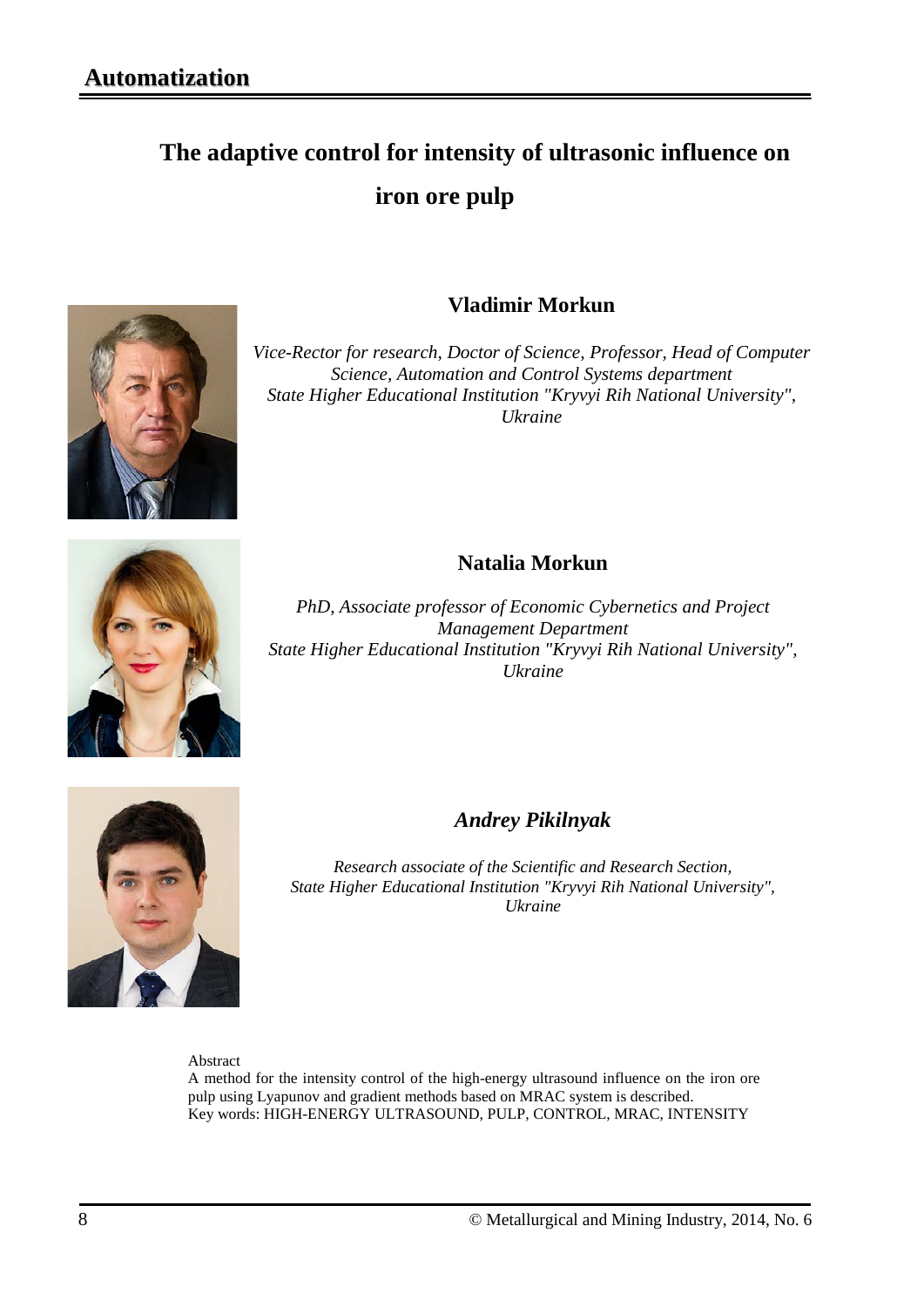The fluctuations of the feedstock characteristics and condition of the technological equipment, as well as changes in the reference value in the closed loop automatic control systems (ACS) cause the transient processes, during which the particle size distribution of output products of grinding and classifying aggregates varies widely. This leads to additional losses of useful components.

The duration of transient processes depends on how accurately the current state of the control object (its static and dynamic characteristics) corresponds to the controller settings in the ACS. This implies the need for periodic adjustment of controller parameters. It is best implemented in adaptive ACS. In [1-8] and the other the various algorithmic and technical approaches for constructing of the technological processes adaptive control are proposed. However, the most effective advantages of adaptive ACSs can be realized only considering the characteristics of a specific control object and their means of information support. The promising direction for effective beneficiation process control is the highenergy ultrasonic influence with a given intensity to the pulp flow.

The purpose is the adaptive control formation for the intensity of high-energy ultrasound influence on the iron ore pulp based on model reference adaptive control system.

Model reference adaptive control (MRAC) system diagram is shown in Fig. 1. This system has an internal feedback loop consisting of the control object and the controller, and an external feedback loop to adjust the control parameters. Parameters vary basing on mismatch errors between the output of the system – the actual intensity  $I_{act}$ , and the output of the reference model - a reference intensity, *Iref*. Let's consider two separate parameterization mechanisms [9]. The first mechanism is based on the Lyapunov stability theory and gives a regulatory mechanism, which guarantees the stability of the adaptive system with feedback. The second mechanism is based on the gradient method [10] for tuning controller parameters.



**Figure 1.** A block diagram of the MRAC system

Let's consider the Model Reference Adaptive Controll (MRAC). For the model reference adaptive control formation let's represent the process of high-energy ultrasonic influence on iron ore pulp using a state space model, which can be represented as follows [11]

$$
x(k+1) = Ax(k) + Bu(k), \tag{1}
$$

where  $x(k) - n \times 1$  – is the state vector (intensity);  $u(k)$  –  $m \times 1$  – is the vector determining the amplifier power:  $A - n \times n$  is the system matrix comprising a conductivity terms and the pulp flow rate,  $B - n \times m$  input matrix, which represents the effect of power *m*.

It is desirable that ultrasonic influence closed loop response  $x(k)$  corresponds to an response  $x_m(k)$  of the reference model, which can be represented as follows

$$
x_m(k+1) = A_m x_m(k) + B_m u_c(k), \tag{2}
$$

where  $x_m(k)$  – is the state vector representing the intensity of the model;  $u_a(k)$  – is the input vector defining the command input into the model. The polinomials  $A_m$  and  $B_m$  – is the model state matrix and input matrix.

The MRAC system inner loop uses a common linear adjustment, which can be represented as follows:

$$
u(k) = M(\theta) \cdot u_c(k) - L(\theta)x(k), \tag{3}
$$

where *M* and  $L -$  is the gain controlling matrices with adjustable parameters of  $\theta$ . Considering (1) – (3) the MRAC internal circuit dynamic model can be represented as follows

$$
x(k+1) = (A - BL(\theta))x(k) + BM(\theta)u_c(k) = A_c(\theta)x(k) + B_c(\theta)u_c(k)
$$
\n(4)

Let's suppose that  $e$  – the error between the *у* output from the closed-loop system and *уref* model access. To minimize the error of  $e$ , the  $\theta$ parameters were adjusted so that the function

2 was minimal.

 $(0) = \frac{1}{2}e^2$ 

As noted, there are two methods for the  $\theta$ parameter adjustment. Consider first the gradient

 $J(0) = \frac{1}{2}e^2$ , (5)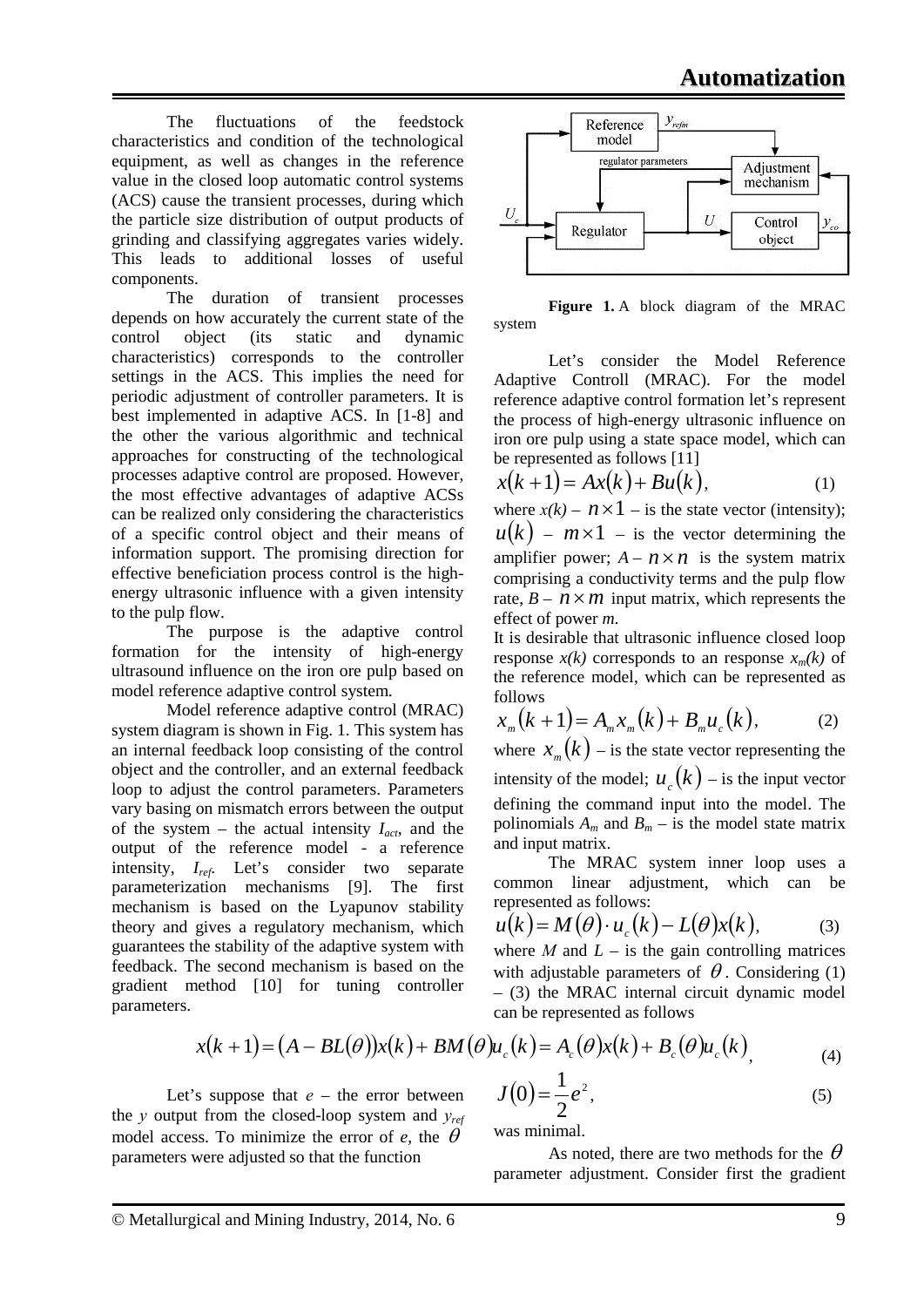## **Automatization**

method, for which we will set the parameters in the direction of the negative gradient of J in the following form

$$
\frac{d\theta}{dt} = -\gamma \frac{\partial J}{\partial \theta} = -\gamma e \frac{\partial e}{\partial \theta},
$$
\n(6)

where  $\gamma$  – is the adaptation gain.

The relationship between variable of  $\theta$ and the weight function is as follows

$$
J(\theta) = |e(\theta)|
$$
  
\n
$$
\frac{d\theta}{dt} = -\gamma \frac{\partial e}{\partial \theta \cdot c} sign(e),
$$
  
\nwhere  $sign(e) = \begin{cases} 1, e > 0 \\ 0, e = 0 \\ -1, e < 0 \end{cases}$  (7)

Considering (5), let's define a control law for the system  $Y(s)/U(s) = kG(s)$ , where *k* is unknown. It is necessary that the expression take the following form  $Y(s)/U_c(s) = k_0G(s)$  using the object of control  $G_{\text{refm}}(s) = k_0 G(s)$ .

Let's choose the weight function

$$
J(0) = \frac{1}{2}e^{2}(\theta) \rightarrow \frac{d\theta}{dt} = -\gamma e \frac{\partial e}{\partial \theta},
$$
 (8)

and write the equation for the error

 $e = y - y_{refm} = kGU - G_{refm}U_{c} = kG\theta U_{c} - k_{0}GU_{c}$ (9)

The "sensitivity" derivatives calculation can be represented as follows

$$
\frac{\partial e}{\partial \theta} = kGU_c = \frac{k}{k_0} y_{\text{refm}},
$$
\n(10)

Considering (6) we obtain the adaptive control algorithm

$$
\frac{\partial \theta}{\partial t} = -\gamma' \frac{k}{k_0} y_{\text{refm}} e = -\gamma y_{\text{refm}} , \qquad (11)
$$

The dynamics approximation of the pulp ultrasonic treatment process as a second order system and the application of the gradient method gives the parameterization law, which can be represented as follows

$$
\theta_1(k+1) = \theta_1(k) - \gamma \left(\frac{q}{q^2 + a_{m1}q + a_{m2}}U_c\right) e(k+1)
$$

$$
\theta_2(k+1) = \theta_2(k) - \gamma \left(\frac{q}{q^2 + a_{m2}q + a_{m2}}U_c\right) e(k+1)
$$

$$
\theta_3(k+1) = \theta_3(k) - \gamma \left( \frac{q}{q^2 + a_{m1}q + a_{m2}} U_c \right) e(k+1)
$$

$$
\theta_{4}(k+1) = \theta_{4}(k) - \gamma \left(\frac{q}{q^{2} + a_{m1}q + a_{m2}}U_{c}\right) e(k+1)
$$
\n(12)

The mathematical modeling results of automatic stabilization adaptive system for the intensity of ultrasonic influence on iron ore pulp is presented on Fig.2.



**Coclusions.** The formation of the ultrasonic oscillations intensity automatic control using Lyapunov and gradient methods based on MRAC system led to the following conclusions. The method based on MRAC shows high speed transition process, small overshoot, and a slight mismatch.

#### **References**

- 1. Shubladze A. (1975) Ob odnom sposobe identifikatsii [About one wat of identification]. *Avtomatika i telemekhanika*, No 11, p. 80-92.
- 2. Polyak B., Tsypkin Ya. (1973) Psevdogradiyentnyye algoritmy adaptatsii i obucheniya [Pseudogradient algorithm of adaptation and training]. *Avtomatika i telemekhanika*, No 3, 45-69.
- 3. Layon P. (1967) Bystraya identifikatsiya lineynykh i nelineynykh sistem [Rapid identification of linear and nonlinear